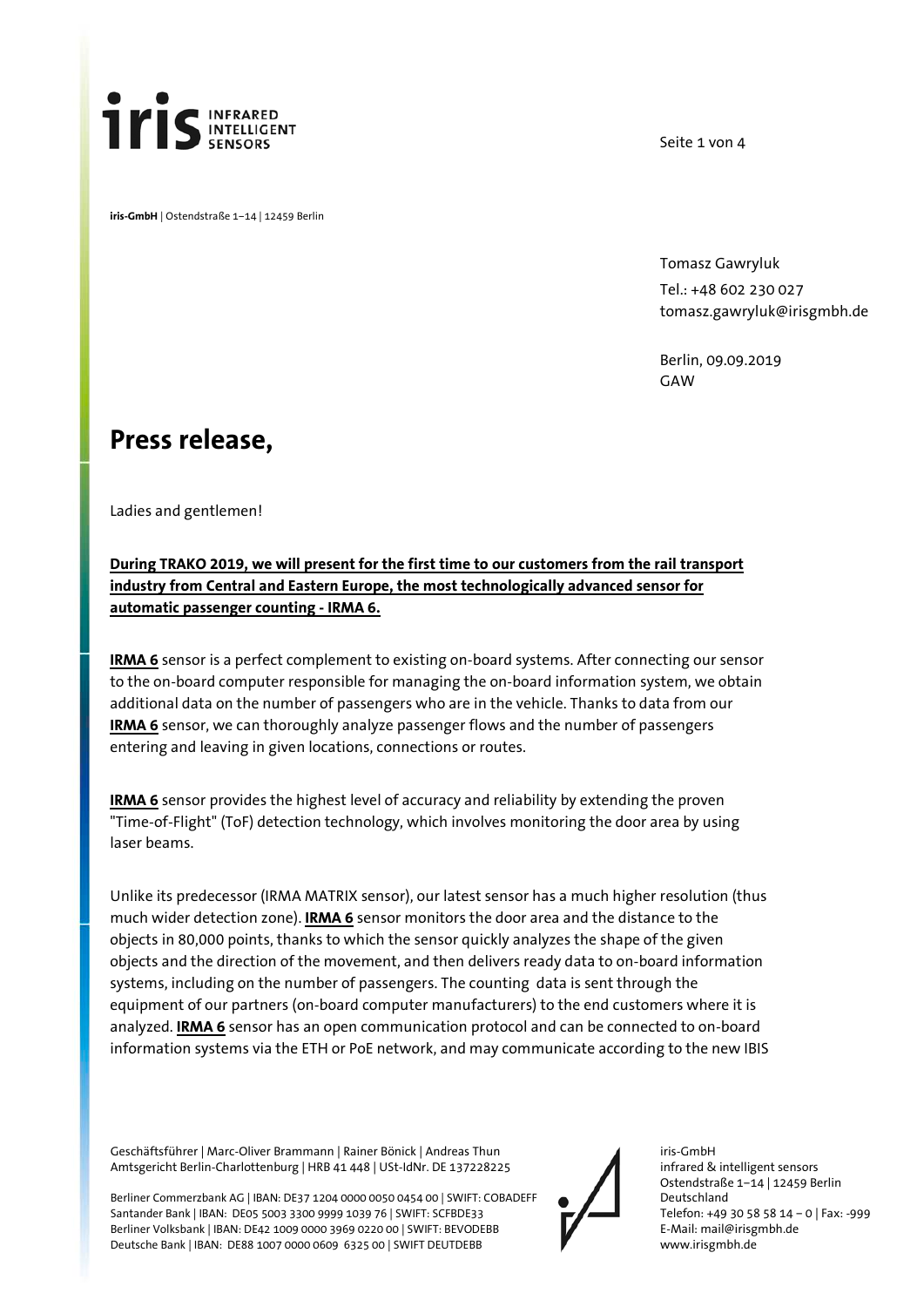IP (VDV301) or ITxPT standards.

**IRMA 6** sensor, like its predecessor, does not require calibration (once properly installed and connected, it works stably throughout the entire life cycle). For proper operation, single sensor is needed in a standard double-leaf door. The sensor counts passengers with very high precision (it has 99% accuracy) regardless of ambient conditions, e.g. fog, rain (the sensor is waterproof), high or low temperature.

**IRMA 6** sensor very accurately counts people even in total darkness (0 LUX) and in high sunlight. Works well, regardless of the color of the clothing and the behavior of the passengers (when getting in and out or crowding at the same time).

**IRMA 6** sensor not only can count passengers and distinguish them from other objects by analyzing their shape, in addition, it categorizes people into adults and children by height recognition and is able to count wheelchairs and bicycles.

**IRMA 6** sensor can be activated / deactivated not only by the on-board computer that controls it, but also by applying the appropriate voltage (it has electric control input).

**IRMA 6** sensor can also directly control the door mechanism and prevent the door from closing depending on the presence of various objects in the door zone (it has electric control output).

**IRMA 6** sensor has a modern housing and thanks to its patented, rotatable M12 connectors, we can install the sensor in a much simpler and faster way.

Together with the new sensor, we provide our partners with a completely new, modular and webbased service application thanks to which it is possible to operate sensors more easily using a web browser.

We invite you to the presentation of the new **IRMA 6** sensor to our **stand 58 in hall A at TRAKO exhibition.**

For more information about our new sensor, we also encourage you to contact our sales representative.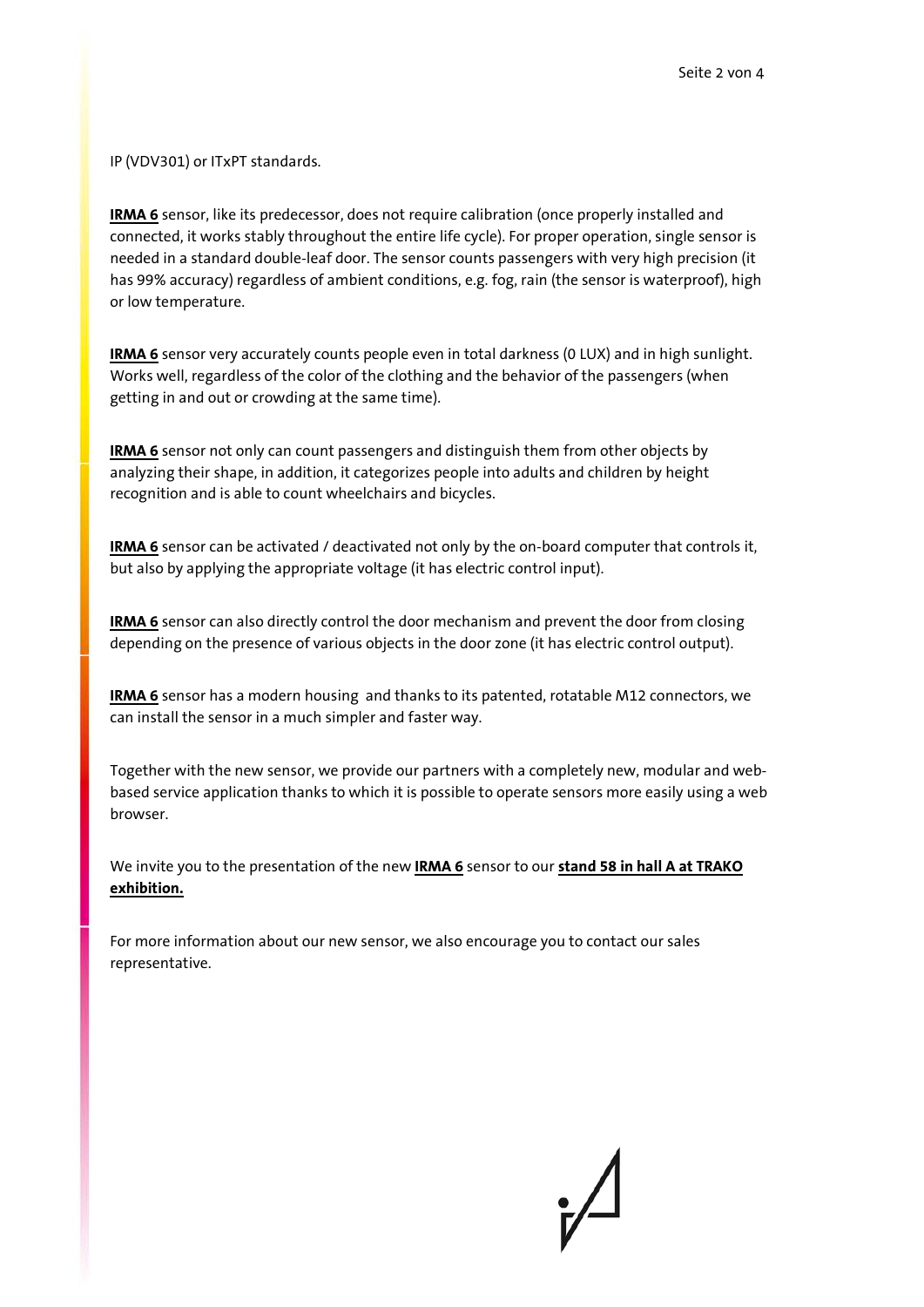Tomasz Gawryluk Area Sales Manager Central and Eastern Europe

mobile +48 602 230 027 tomasz.gawryluk@irisgmbh.de

## Attachments: